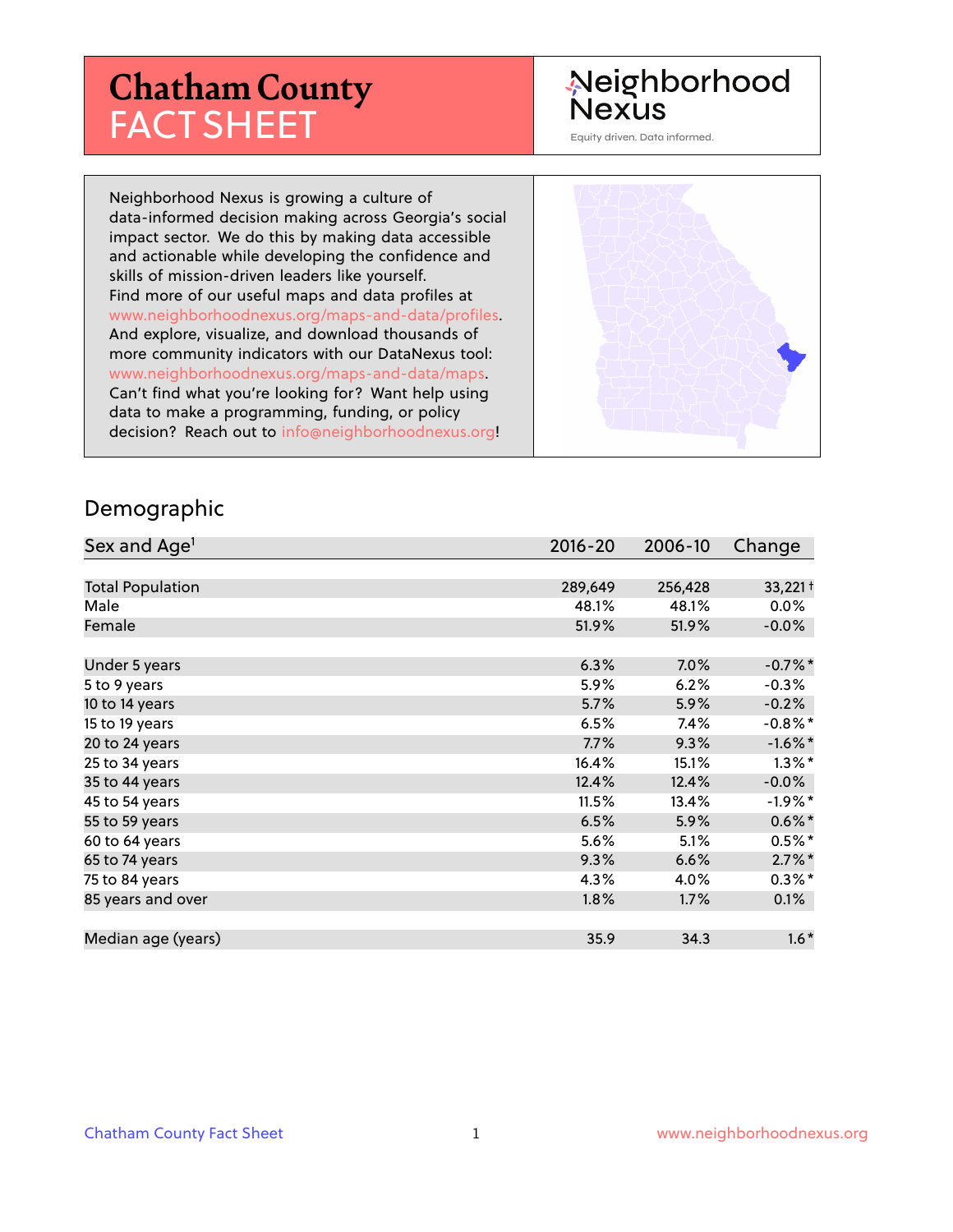### Demographic, continued...

| Race <sup>2</sup>                                   | $2016 - 20$ | 2006-10 | Change                |
|-----------------------------------------------------|-------------|---------|-----------------------|
| <b>Total population</b>                             | 289,649     | 256,428 | $33,221$ <sup>+</sup> |
| One race                                            | 96.7%       | 98.8%   | $-2.1\%$ *            |
| White                                               | 51.4%       | 54.3%   | $-3.0\%$ *            |
| <b>Black or African American</b>                    | 40.3%       | 40.8%   | $-0.5%$ *             |
| American Indian and Alaska Native                   | 0.3%        | 0.1%    | $0.2\% *$             |
| Asian                                               | 2.8%        | 2.4%    | $0.4\%$ *             |
| Native Hawaiian and Other Pacific Islander          | 0.2%        | 0.1%    | $0.1\%$ *             |
| Some other race                                     | 1.9%        | 1.2%    | $0.8\%$ *             |
| Two or more races                                   | 3.3%        | 1.2%    | $2.1\%$ *             |
| Race alone or in combination with other race(s) $3$ | $2016 - 20$ | 2006-10 | Change                |
| Total population                                    | 289,649     | 256,428 | $33,221$ <sup>+</sup> |
| White                                               | 54.1%       | 55.3%   | $-1.2%$ *             |
| <b>Black or African American</b>                    | 41.9%       | 41.3%   | $0.6\%$ *             |
| American Indian and Alaska Native                   | 0.7%        | 0.4%    | $0.3\%*$              |
| Asian                                               | 3.7%        | 2.8%    | $1.0\%$ *             |
| Native Hawaiian and Other Pacific Islander          | 0.3%        | 0.1%    | $0.2%$ *              |
| Some other race                                     | 2.8%        | 1.4%    | $1.5\%$ *             |
| Hispanic or Latino and Race <sup>4</sup>            | $2016 - 20$ | 2006-10 | Change                |
| Total population                                    | 289,649     | 256,428 | $33,221$ <sup>+</sup> |
| Hispanic or Latino (of any race)                    | 6.5%        | 4.9%    | $1.6\%$ †             |
| Not Hispanic or Latino                              | 93.5%       | 95.1%   | $-1.6%$ †             |
| White alone                                         | 47.9%       | 50.9%   | $-3.0\%$ *            |
| Black or African American alone                     | 39.7%       | 40.5%   | $-0.9\%$ *            |
| American Indian and Alaska Native alone             | 0.2%        | 0.1%    | $0.1\%$ *             |
| Asian alone                                         | 2.7%        | 2.4%    | $0.4\%$ *             |
| Native Hawaiian and Other Pacific Islander alone    | 0.1%        | 0.1%    | $0.0\%$               |
| Some other race alone                               | 0.4%        | 0.2%    | $0.2\% *$             |
| Two or more races                                   | 2.5%        | 1.0%    | $1.5\%$ *             |
| U.S. Citizenship Status <sup>5</sup>                | $2016 - 20$ | 2006-10 | Change                |
| Foreign-born population                             | 19,478      | 14,962  | 4,516*                |
| Naturalized U.S. citizen                            | 47.9%       | 38.7%   | $9.2\%$ *             |
| Not a U.S. citizen                                  | 52.1%       | 61.3%   | $-9.2%$               |
|                                                     |             |         |                       |
| Citizen, Voting Age Population <sup>6</sup>         | $2016 - 20$ | 2006-10 | Change                |
| Citizen, 18 and over population                     | 218,674     | 189,109 | 29,565*               |
| Male                                                | 47.0%       | 47.0%   | 0.0%                  |
| Female                                              | 53.0%       | 53.0%   | $-0.0%$               |
|                                                     |             |         |                       |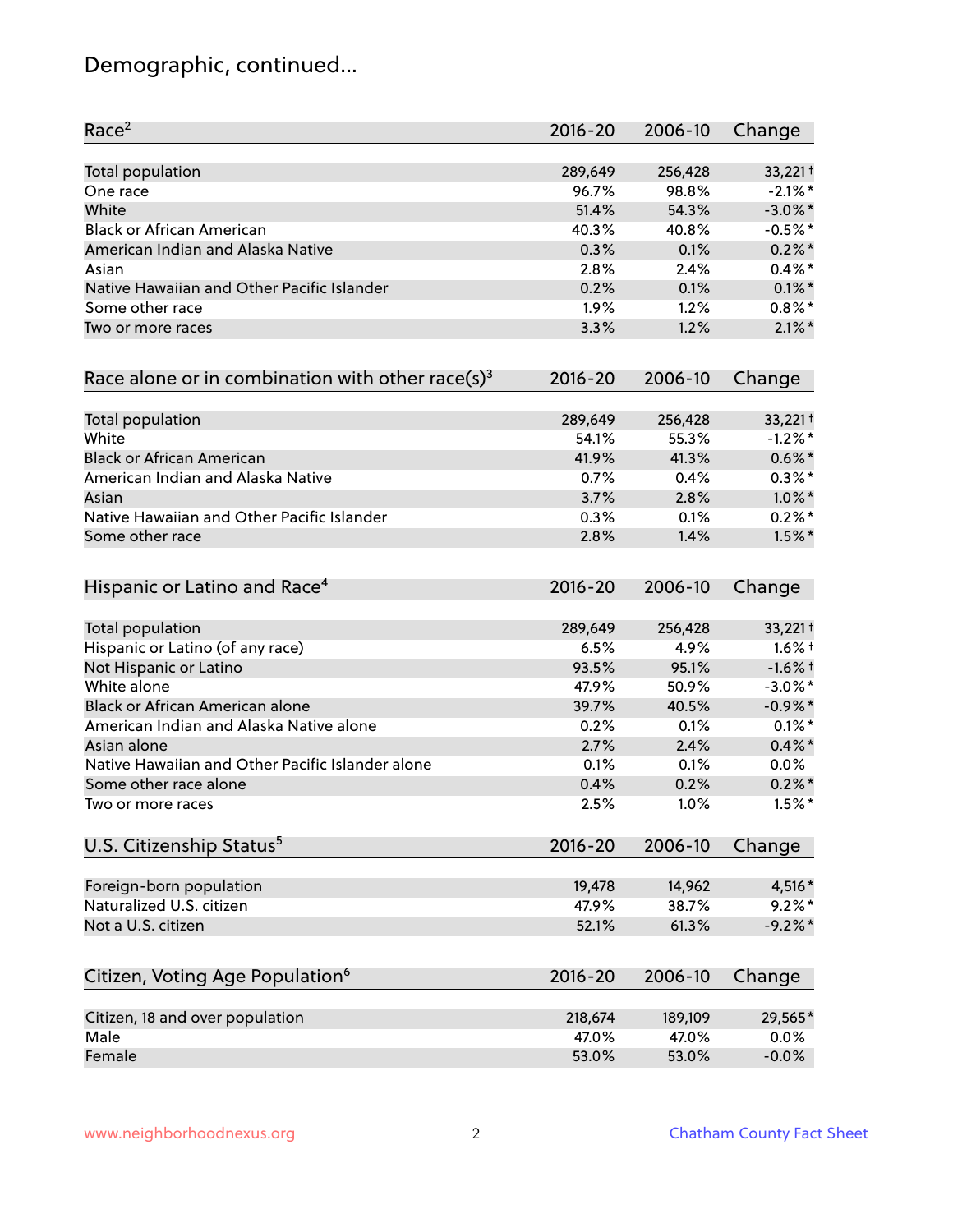#### Economic

| Income <sup>7</sup>                                 | $2016 - 20$ | 2006-10 | Change     |
|-----------------------------------------------------|-------------|---------|------------|
|                                                     |             |         |            |
| All households                                      | 109,868     | 100,450 | $9,418*$   |
| Less than \$10,000                                  | 6.6%        | 9.6%    | $-3.0\%$ * |
| \$10,000 to \$14,999                                | 4.4%        | 6.1%    | $-1.7\%$ * |
| \$15,000 to \$24,999                                | 8.8%        | 12.1%   | $-3.3\%$ * |
| \$25,000 to \$34,999                                | 9.3%        | 11.9%   | $-2.6\%$ * |
| \$35,000 to \$49,999                                | 14.2%       | 14.7%   | $-0.5%$    |
| \$50,000 to \$74,999                                | 17.3%       | 18.2%   | $-0.9%$    |
| \$75,000 to \$99,999                                | 13.5%       | 11.1%   | $2.5%$ *   |
| \$100,000 to \$149,999                              | 14.4%       | 9.8%    | 4.6%*      |
| \$150,000 to \$199,999                              | 5.3%        | 3.4%    | $1.9\%$ *  |
| \$200,000 or more                                   | 6.1%        | 3.0%    | $3.1\%$ *  |
| Median household income (dollars)                   | 57,739      | 44,928  | 12,811*    |
| Mean household income (dollars)                     | 82,657      | 62,332  | 20,325*    |
| With earnings                                       | 78.5%       | 79.2%   | $-0.6%$    |
| Mean earnings (dollars)                             | 79,226      | 61,100  | 18,126*    |
| <b>With Social Security</b>                         | 32.0%       | 26.8%   | $5.2\%$ *  |
| Mean Social Security income (dollars)               | 20,422      | 15,381  | 5,040*     |
| With retirement income                              | 21.5%       | 16.5%   | $5.0\%$ *  |
| Mean retirement income (dollars)                    | 29,158      | 24,575  | 4,583*     |
| With Supplemental Security Income                   | 4.7%        | $3.3\%$ | $1.3\%$ *  |
| Mean Supplemental Security Income (dollars)         | 11,045      | 7,353   | $3,692*$   |
| With cash public assistance income                  | 1.0%        | 1.4%    | $-0.4\%$ * |
| Mean cash public assistance income (dollars)        | 2,770       | 3,817   | $-1,047$   |
| With Food Stamp/SNAP benefits in the past 12 months | 11.7%       | 6.3%    | $5.4\%$ *  |
|                                                     |             |         |            |
| Families                                            | 66,947      | 62,377  | 4,570*     |
| Less than \$10,000                                  | 4.8%        | 5.6%    | $-0.8%$    |
| \$10,000 to \$14,999                                | 2.8%        | 3.8%    | $-1.0\%$ * |
| \$15,000 to \$24,999                                | 6.1%        | 9.6%    | $-3.5%$ *  |
| \$25,000 to \$34,999                                | 8.5%        | 11.6%   | $-3.1\%$ * |
| \$35,000 to \$49,999                                | 12.6%       | 14.4%   | $-1.8\%$ * |
| \$50,000 to \$74,999                                | 17.1%       | 19.8%   | $-2.7\%$ * |
| \$75,000 to \$99,999                                | 15.1%       | 13.3%   | $1.8\%$ *  |
| \$100,000 to \$149,999                              | 17.9%       | 13.0%   | $5.0\%$ *  |
| \$150,000 to \$199,999                              | 7.3%        | 4.7%    | $2.6\%$ *  |
| \$200,000 or more                                   | 7.8%        | 4.2%    | $3.6\%$ *  |
| Median family income (dollars)                      | 71,822      | 54,933  | 16,889*    |
| Mean family income (dollars)                        | 97,065      | 74,549  | 22,516*    |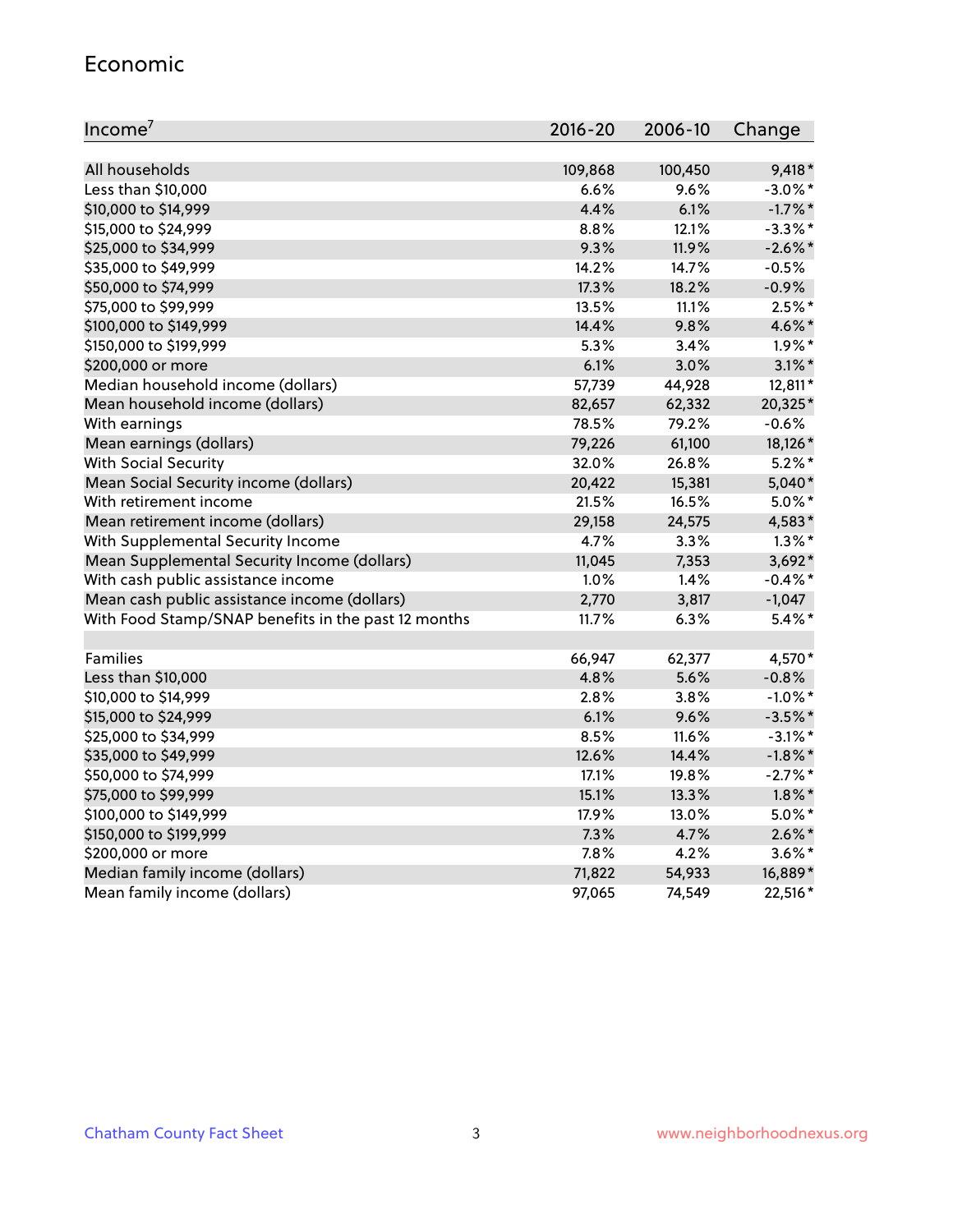#### Economic, continued...

| Income, continued <sup>8</sup>                                        | $2016 - 20$ | 2006-10 | Change      |
|-----------------------------------------------------------------------|-------------|---------|-------------|
|                                                                       |             |         |             |
| Nonfamily households                                                  | 42,921      | 38,073  | 4,848*      |
| Median nonfamily income (dollars)                                     | 41,765      | 28,976  | 12,789*     |
| Mean nonfamily income (dollars)                                       | 57,375      | 40,868  | 16,507*     |
| Median earnings for workers (dollars)                                 | 31,527      | 27,262  | $4,265*$    |
| Median earnings for male full-time, year-round workers<br>(dollars)   | 48,612      | 42,239  | $6,373*$    |
| Median earnings for female full-time, year-round workers<br>(dollars) | 40,472      | 31,778  | 8,694*      |
| Per capita income (dollars)                                           | 33,106      | 25,397  | 7,709*      |
| Families and People Below Poverty Level <sup>9</sup>                  | $2016 - 20$ | 2006-10 | Change      |
|                                                                       |             |         |             |
| <b>All families</b>                                                   | 10.2%       | 11.6%   | $-1.4\%$ *  |
| With related children under 18 years                                  | 17.1%       | 17.8%   | $-0.7%$     |
| With related children under 5 years only                              | 10.5%       | 17.4%   | $-6.8\%$ *  |
| Married couple families                                               | 4.1%        | 4.4%    | $-0.3%$     |
| With related children under 18 years                                  | 4.5%        | 5.1%    | $-0.7%$     |
| With related children under 5 years only                              | 2.4%        | 3.2%    | $-0.8%$     |
| Families with female householder, no husband present                  | 25.5%       | 29.3%   | $-3.8%$     |
| With related children under 18 years                                  | 36.1%       | 35.9%   | 0.2%        |
| With related children under 5 years only                              | 25.1%       | 43.5%   | $-18.4\%$ * |
| All people                                                            | 14.4%       | 16.6%   | $-2.1\%$ *  |
| Under 18 years                                                        | 21.1%       | 23.4%   | $-2.3\%$ *  |
| Related children under 18 years                                       | 20.9%       | 23.1%   | $-2.2%$     |
| Related children under 5 years                                        | 22.7%       | 28.5%   | $-5.8\%$ *  |
| Related children 5 to 17 years                                        | 20.2%       | 20.7%   | $-0.5%$     |
| 18 years and over                                                     | 12.5%       | 14.5%   | $-1.9%$ *   |
| 18 to 64 years                                                        | 13.7%       | 15.2%   | $-1.5%$ *   |
| 65 years and over                                                     | 8.1%        | 10.8%   | $-2.8\%$ *  |
| People in families                                                    | 11.5%       | 13.7%   | $-2.1\%$ *  |
| Unrelated individuals 15 years and over                               | 24.1%       | 27.1%   | $-3.0\%$ *  |
|                                                                       |             |         |             |
| Non-Hispanic white people                                             | 8.4%        | 9.9%    | $-1.6\%$ *  |
| Black or African-American people                                      | 20.5%       | 24.3%   | $-3.8\%$ *  |
| Asian people                                                          | 20.6%       | 14.8%   | 5.8%*       |
| Hispanic or Latino people                                             | 17.4%       | 22.5%   | $-5.1%$     |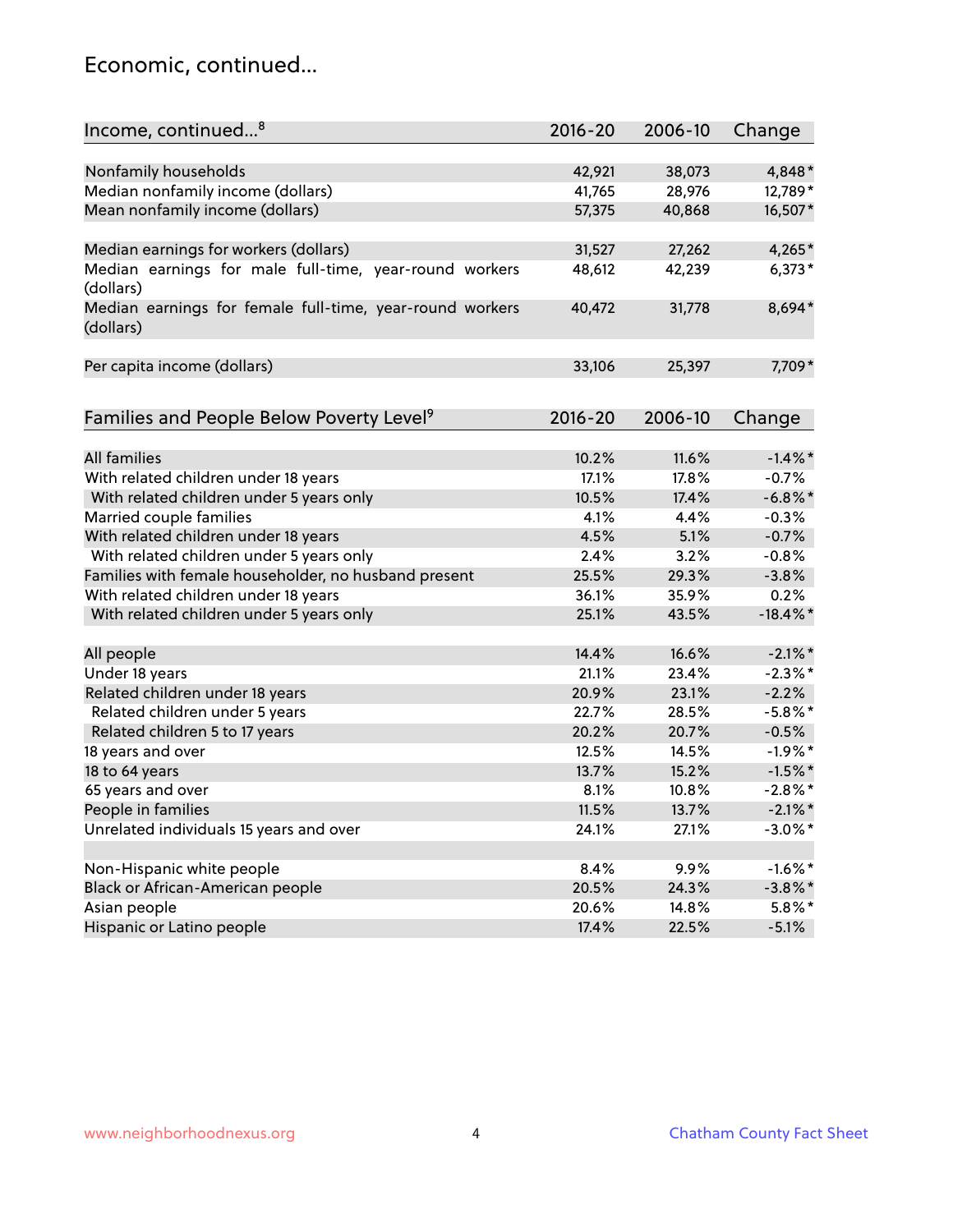### Employment

| Employment Status <sup>10</sup>                                                               | 2010        | 2020    | Change     |
|-----------------------------------------------------------------------------------------------|-------------|---------|------------|
| In Labor Force                                                                                | 140,631     | 127,323 | 127,323    |
| <b>Unemployment Rate</b>                                                                      | 7.6%        | 9.9%    | $-2.3%$    |
| Industry <sup>11</sup>                                                                        | $2016 - 20$ | 2006-10 | Change     |
| Civilian employed population 16 years and over                                                | 138,257     | 115,743 | 22,514*    |
| Agriculture, forestry, fishing and hunting, and mining                                        | 0.3%        | 0.3%    | 0.0%       |
| Construction                                                                                  | 5.6%        | 7.2%    | $-1.6\%$ * |
| Manufacturing                                                                                 | 8.2%        | 9.0%    | $-0.8\%$ * |
| Wholesale trade                                                                               | 2.1%        | 2.7%    | $-0.6\%$ * |
| Retail trade                                                                                  | 12.1%       | 12.6%   | $-0.5%$    |
| Transportation and warehousing, and utilities                                                 | 8.0%        | 6.8%    | $1.2\%$ *  |
| Information                                                                                   | 1.7%        | 1.5%    | 0.1%       |
| Finance and insurance, and real estate and rental and leasing                                 | 5.6%        | 5.6%    | $0.0\%$    |
| Professional, scientific, and management, and administrative<br>and waste management services | 10.3%       | 9.1%    | $1.1\%$ *  |
| Educational services, and health care and social assistance                                   | 23.4%       | 22.7%   | 0.7%       |
| Arts, entertainment, and recreation, and accommodation and<br>food services                   | 13.7%       | 12.0%   | $1.7\%$ *  |
| Other services, except public administration                                                  | 4.0%        | 5.5%    | $-1.5%$ *  |
| <b>Public administration</b>                                                                  | 5.1%        | 5.1%    | $-0.0%$    |
| Occupation <sup>12</sup>                                                                      | $2016 - 20$ | 2006-10 | Change     |
| Civilian employed population 16 years and over                                                | 138,257     | 115,743 | 22,514*    |
| Management, business, science, and arts occupations                                           | 37.6%       | 33.6%   | 3.9%*      |
| Service occupations                                                                           | 20.8%       | 19.7%   | $1.2\%$ *  |
| Sales and office occupations                                                                  | 20.8%       | 25.1%   | $-4.3\%$ * |
| Natural<br>resources,<br>construction,<br>and<br>maintenance<br>occupations                   | 6.8%        | 9.2%    | $-2.4\%$ * |
| Production, transportation, and material moving occupations                                   | 14.0%       | 12.4%   | $1.7\%$ *  |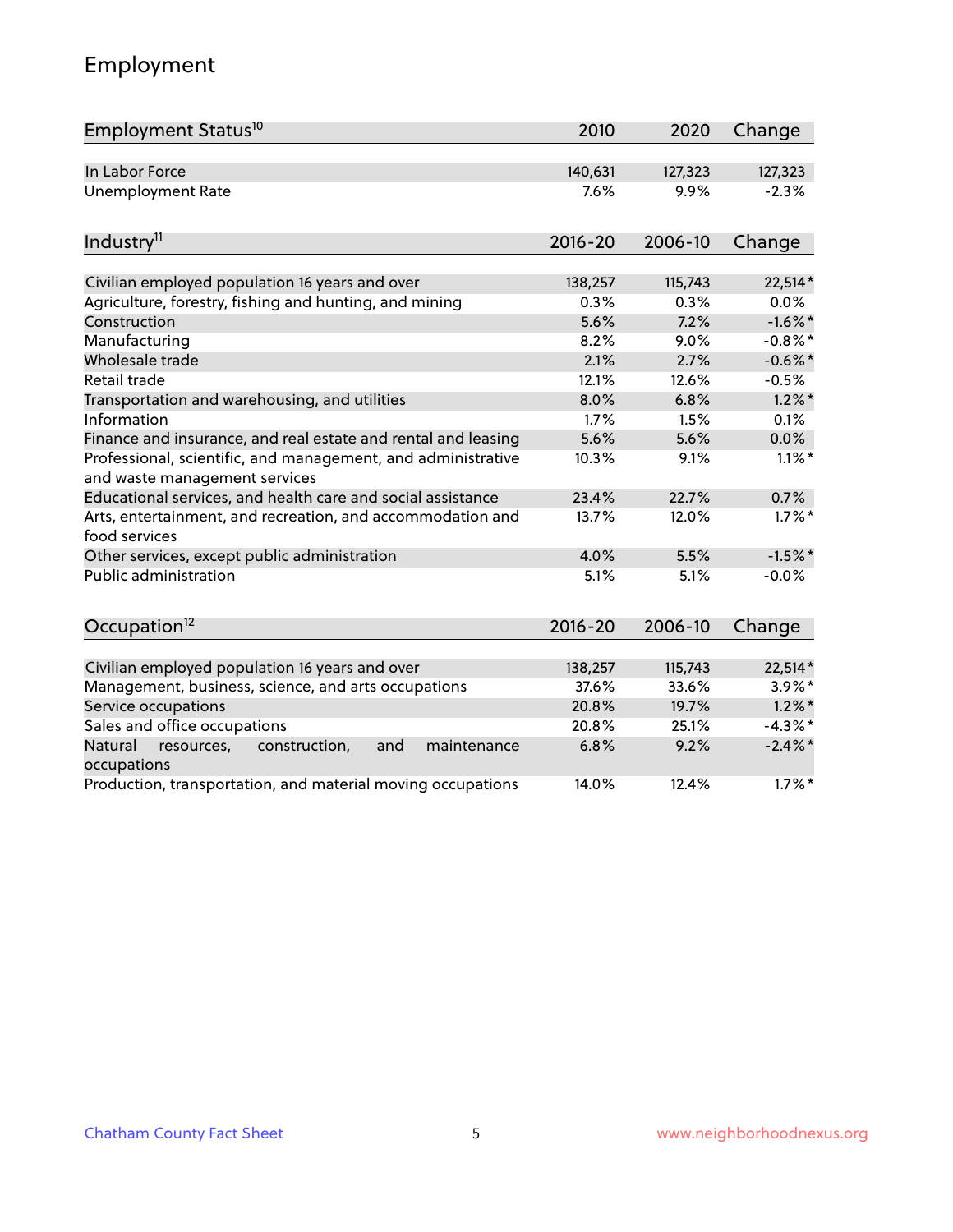### Employment, continued...

| Class of Worker <sup>13</sup>                          | $2016 - 20$ | 2006-10 | Change     |
|--------------------------------------------------------|-------------|---------|------------|
| Civilian employed population 16 years and over         | 138,257     | 115,743 | 22,514*    |
| Private wage and salary workers                        | 80.0%       | 78.9%   | 1.1%       |
| Government workers                                     | 14.2%       | 14.6%   | $-0.4%$    |
| Self-employed in own not incorporated business workers | 5.6%        | 6.3%    | $-0.8\%$ * |
| <b>Unpaid family workers</b>                           | 0.3%        | 0.2%    | 0.1%       |
| Job Flows <sup>14</sup>                                | 2019        | 2010    | Change     |
|                                                        |             |         |            |
| Total Jobs in county                                   | 158,390     | 126,919 | 31,471     |
| Held by residents of county                            | 57.6%       | 60.2%   | $-2.6%$    |
| Held by non-residents of county                        | 42.4%       | 39.8%   | 2.6%       |
| Jobs by Industry Sector <sup>15</sup>                  | 2019        | 2010    | Change     |
| Total Jobs in county                                   | 158,390     | 126,919 | 31,471     |
| <b>Goods Producing sectors</b>                         | 14.8%       | 12.8%   | 2.0%       |
| Trade, Transportation, and Utilities sectors           | 24.0%       | 23.8%   | 0.2%       |
| All Other Services sectors                             | 61.2%       | 63.4%   | $-2.2%$    |
|                                                        |             |         |            |
| Total Jobs in county held by county residents          | 91,217      | 76,369  | 14,848     |
| <b>Goods Producing sectors</b>                         | 11.9%       | 10.6%   | 1.3%       |
| Trade, Transportation, and Utilities sectors           | 22.1%       | 19.5%   | 2.6%       |
| All Other Services sectors                             | 66.0%       | 69.9%   | $-3.9%$    |
| Jobs by Earnings <sup>16</sup>                         | 2019        | 2010    | Change     |
| Total Jobs in county                                   | 158,390     | 126,919 | 31,471     |
| Jobs with earnings \$1250/month or less                | 26.3%       | 29.8%   | $-3.5%$    |
| Jobs with earnings \$1251/month to \$3333/month        | 33.2%       | 37.8%   | $-4.6%$    |
|                                                        |             | 32.4%   | 8.1%       |
| Jobs with earnings greater than \$3333/month           | 40.5%       |         |            |
| Total Jobs in county held by county residents          | 91,217      | 76,369  | 14,848     |
| Jobs with earnings \$1250/month or less                | 26.4%       | 29.6%   | $-3.2%$    |
| Jobs with earnings \$1251/month to \$3333/month        | 35.6%       | 39.3%   | $-3.7%$    |
| Jobs with earnings greater than \$3333/month           | 38.0%       | 31.2%   | 6.9%       |
|                                                        |             |         |            |
| Jobs by Age of Worker <sup>17</sup>                    | 2019        | 2010    | Change     |
| Total Jobs in county                                   | 158,390     | 126,919 | 31,471     |
| Jobs with workers age 29 or younger                    | 24.8%       | 26.8%   | $-2.0%$    |
| Jobs with workers age 30 to 54                         | 53.4%       | 56.3%   | $-2.9%$    |
| Jobs with workers age 55 or older                      | 21.8%       | 16.9%   | 4.8%       |
|                                                        |             |         |            |
| Total Jobs in county held by county residents          | 91,217      | 76,369  | 14,848     |
| Jobs with workers age 29 or younger                    | 23.9%       | 25.6%   | $-1.7%$    |
| Jobs with workers age 30 to 54                         | 52.9%       | 55.8%   | $-2.9%$    |
| Jobs with workers age 55 or older                      | 23.2%       | 18.6%   | 4.6%       |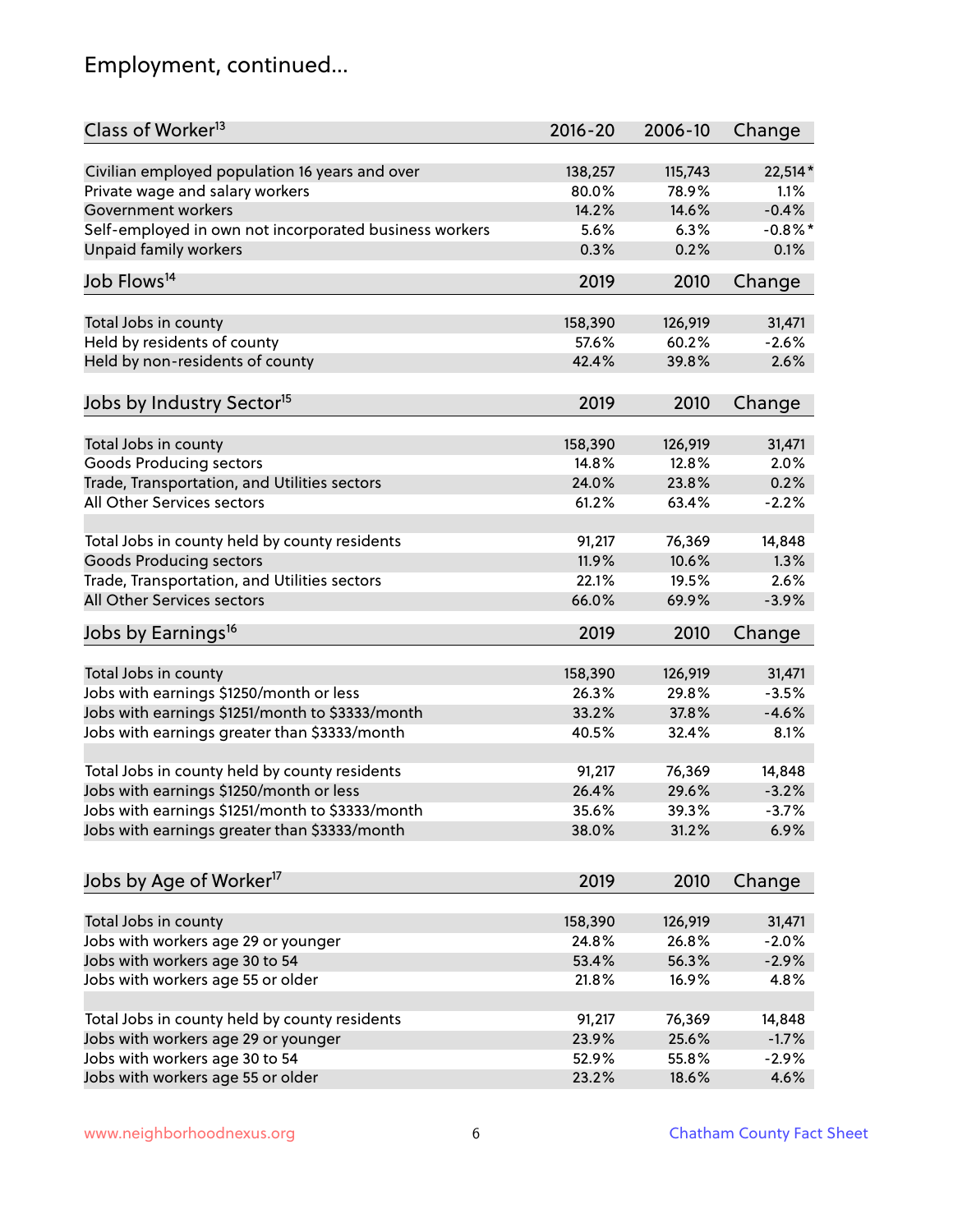#### Education

| Early Learning <sup>18</sup>                        |             |         | 2022        |
|-----------------------------------------------------|-------------|---------|-------------|
| Licensed Capacity of Early Learning Centers         |             |         | 9,980       |
| Licenced capacity per 1,000 children ages 0-4       |             |         | 575.3       |
| School Enrollment <sup>19</sup>                     | 2022        | 2010    | Change      |
|                                                     |             |         |             |
| Enrolled in Public School                           | 35,925      | 34,668  | 1,257       |
| White                                               | 20.9%       | 27.6%   | $-6.7%$     |
| <b>Black or African-American</b>                    | 57.3%       | 64.3%   | $-7.0%$     |
| Asian                                               | 2.3%        | 2.2%    | 0.1%        |
| Native American                                     | 0.3%        | 0.2%    | 0.0%        |
| Pacific Islander                                    | 0.3%        | 0.1%    | 0.1%        |
| <b>Biracial or Multi-Racial</b>                     | 5.7%        | 0.6%    | 5.1%        |
| Hispanic or Latino                                  | 13.3%       | 5.0%    | 8.3%        |
| Georgia Milestones: 3rd Grade Reading <sup>20</sup> |             |         | 2019        |
|                                                     |             |         |             |
| Number of Students Tested                           |             |         | 2,940       |
| Proficient or Distinguished                         |             |         | 28.4%       |
| Georgia Milestones: 8th Grade Math <sup>21</sup>    |             |         | 2019        |
| Number of Students Tested                           |             |         | 2,624       |
| Proficient or Distinguished                         |             |         | 29.6%       |
|                                                     |             |         |             |
| Graduation Rates <sup>22</sup>                      | 2021        | 2012    | Change      |
| Cohort                                              |             |         |             |
|                                                     | 2,259       | 2,197   | 62<br>26.8% |
| <b>High School Graduation Rate</b>                  | 90.1%       | 63.3%   |             |
| Educational Attainment <sup>23</sup>                | $2016 - 20$ | 2006-10 | Change      |
| Population 25 years and over                        | 196,367     | 164,703 | 31,664*     |
| Less than 9th grade                                 | 2.9%        | 3.8%    | $-0.9%$ *   |
| 9th to 12th grade, no diploma                       | 7.0%        | 8.8%    | $-1.8\%$ *  |
| High school graduate (includes equivalency)         | 24.1%       | 29.7%   | $-5.6\%$ *  |
| Some college, no degree                             | 23.9%       | 21.1%   | $2.8\%$ *   |
|                                                     |             |         |             |
| Associate's degree                                  | 7.7%        | 7.6%    | 0.2%        |
| Bachelor's degree                                   | 20.8%       | 18.8%   | $1.9\%$ *   |
| Graduate or professional degree                     | 13.6%       | 10.1%   | $3.4\%$ *   |
| Percent high school graduate or higher              | 90.1%       | 87.4%   | $2.7\%$ *   |
| Percent bachelor's degree or higher                 | 34.4%       | 29.0%   | $5.4\%$ *   |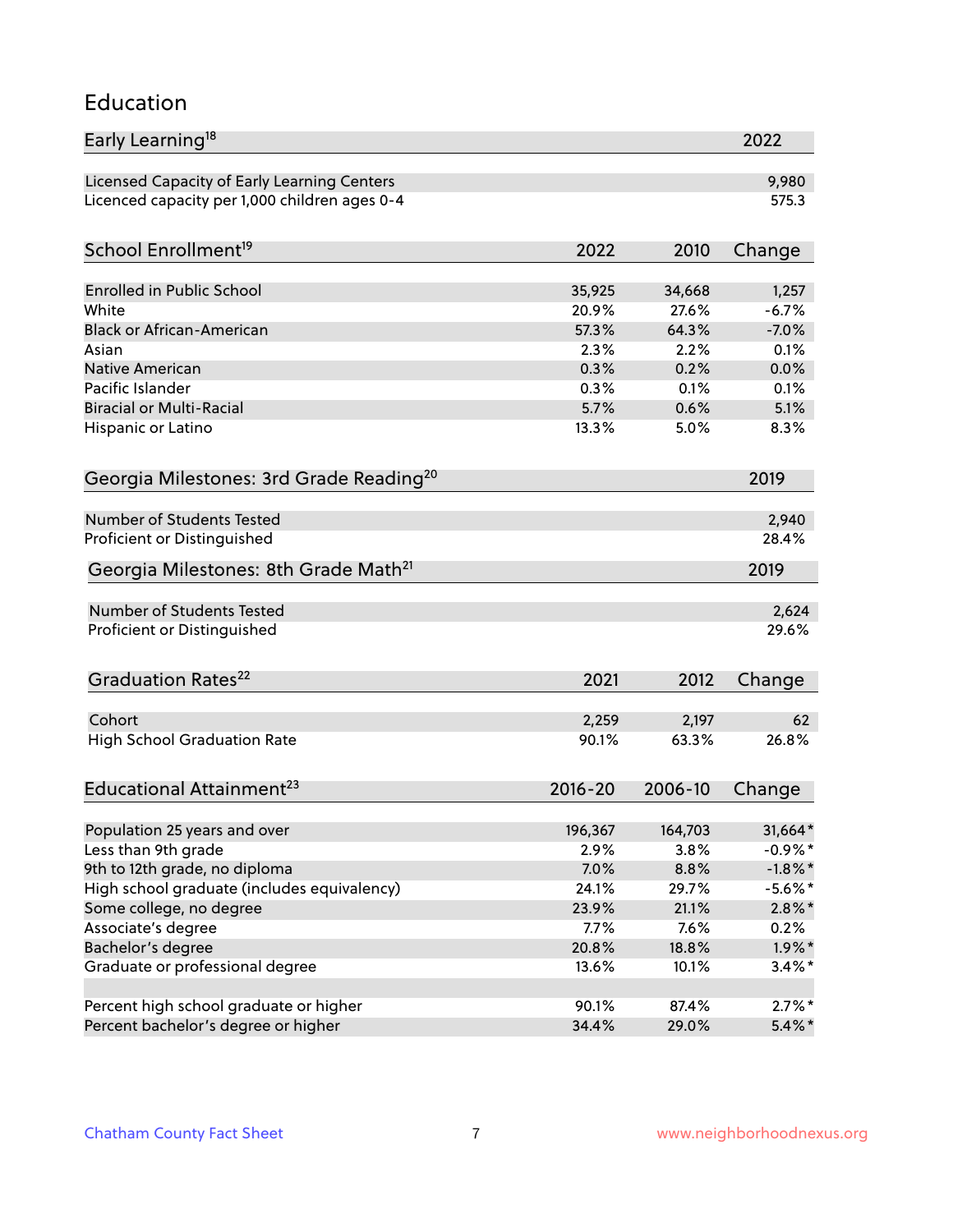#### Housing

| Households by Type <sup>24</sup>                     | 2016-20     | 2006-10 | Change     |
|------------------------------------------------------|-------------|---------|------------|
|                                                      |             |         |            |
| Total households                                     | 109,868     | 100,450 | $9,418*$   |
| Family households (families)                         | 60.9%       | 62.1%   | $-1.2%$    |
| With own children under 18 years                     | 24.1%       | 26.6%   | $-2.5%$ *  |
| Married-couple family                                | 40.5%       | 41.5%   | $-1.0%$    |
| With own children of the householder under 18 years  | 13.3%       | 15.1%   | $-1.8\%$ * |
| Male householder, no wife present, family            | 4.2%        | 4.1%    | 0.0%       |
| With own children of the householder under 18 years  | 1.9%        | 1.9%    | $-0.0%$    |
| Female householder, no husband present, family       | 16.3%       | 16.5%   | $-0.2%$    |
| With own children of the householder under 18 years  | 8.9%        | 9.6%    | $-0.7%$    |
| Nonfamily households                                 | 39.1%       | 37.9%   | 1.2%       |
| Householder living alone                             | 30.4%       | 30.1%   | 0.3%       |
| 65 years and over                                    | 11.1%       | 9.3%    | $1.8\%$ *  |
|                                                      |             |         |            |
| Households with one or more people under 18 years    | 27.2%       | 30.5%   | $-3.2\%$ * |
| Households with one or more people 65 years and over | 29.0%       | 22.5%   | $6.6\%$ *  |
|                                                      |             |         |            |
| Average household size                               | 2.53        | 2.48    | $0.05*$    |
| Average family size                                  | 3.18        | 3.12    | 0.07       |
|                                                      |             |         |            |
| Housing Occupancy <sup>25</sup>                      | $2016 - 20$ | 2006-10 | Change     |
|                                                      |             |         |            |
| Total housing units                                  | 126,234     | 116,632 | $9,602*$   |
| Occupied housing units                               | 87.0%       | 86.1%   | 0.9%       |
| Vacant housing units                                 | 13.0%       | 13.9%   | $-0.9\%$   |
|                                                      |             |         |            |
| Homeowner vacancy rate                               | 2.1         | 4.1     | $-2.0*$    |
| Rental vacancy rate                                  | 8.7         | 10.3    | $-1.6*$    |
|                                                      |             |         |            |
|                                                      |             |         |            |
| Units in Structure <sup>26</sup>                     | $2016 - 20$ | 2006-10 | Change     |
|                                                      |             |         |            |
| Total housing units                                  | 126,234     | 116,632 | $9,602*$   |
| 1-unit, detached                                     | 62.7%       | 62.2%   | 0.5%       |
| 1-unit, attached                                     | 4.4%        | 5.4%    | $-1.0\%$ * |
| 2 units                                              | 4.2%        | 4.2%    | 0.1%       |
| 3 or 4 units                                         | 6.5%        | 6.3%    | 0.2%       |
| 5 to 9 units                                         | 6.6%        | 8.6%    | $-2.0\%$ * |
| 10 to 19 units                                       | 5.0%        | 4.2%    | $0.8\%$ *  |
| 20 or more units                                     | 7.1%        | 4.4%    | $2.7\%$ *  |
| Mobile home                                          | 3.3%        | 4.7%    | $-1.3\%$ * |
| Boat, RV, van, etc.                                  | 0.0%        | 0.0%    | $-0.0\%$   |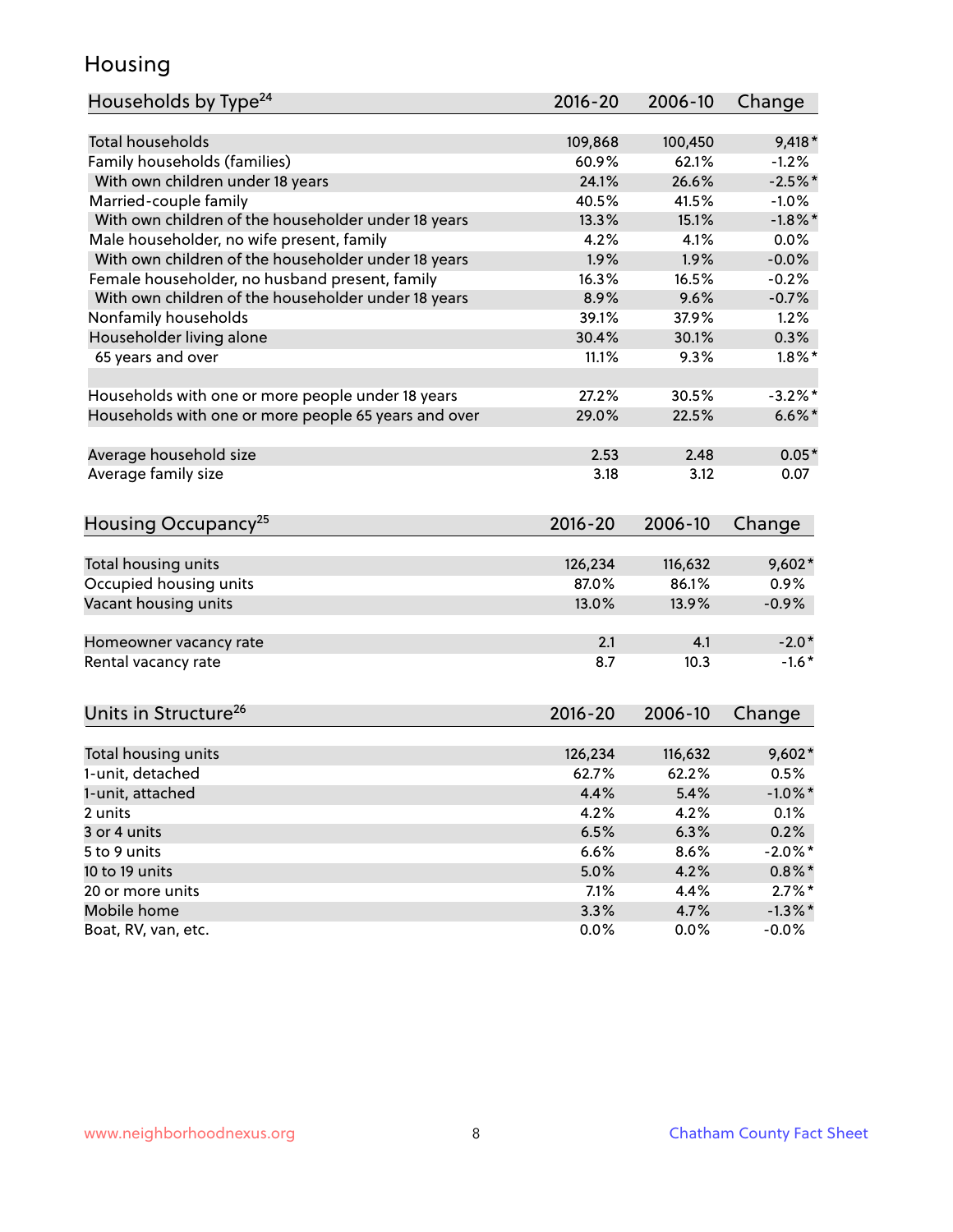### Housing, Continued...

| Year Structure Built <sup>27</sup>             | 2016-20     | 2006-10 | Change     |
|------------------------------------------------|-------------|---------|------------|
| Total housing units                            | 126,234     | 116,632 | $9,602*$   |
| Built 2014 or later                            | 4.9%        | (X)     | (X)        |
| Built 2010 to 2013                             | 4.0%        | (X)     | (X)        |
| Built 2000 to 2009                             | 19.1%       | 18.9%   | 0.2%       |
| Built 1990 to 1999                             | 13.1%       | 14.6%   | $-1.5%$ *  |
| Built 1980 to 1989                             | 13.0%       | 14.5%   | $-1.5%$    |
| Built 1970 to 1979                             | 12.4%       | 14.6%   | $-2.2\%$ * |
| Built 1960 to 1969                             | 8.9%        | 10.7%   | $-1.8\%$ * |
| Built 1950 to 1959                             | 9.9%        | 11.1%   | $-1.2\%$ * |
| Built 1940 to 1949                             | 5.0%        | 5.2%    | $-0.2%$    |
| Built 1939 or earlier                          | 9.6%        | 10.3%   | $-0.7%$ *  |
| Housing Tenure <sup>28</sup>                   | 2016-20     | 2006-10 | Change     |
| Occupied housing units                         | 109,868     | 100,450 | $9,418*$   |
| Owner-occupied                                 | 55.6%       | 58.7%   | $-3.2\%$ * |
| Renter-occupied                                | 44.4%       | 41.3%   | $3.2\%$ *  |
| Average household size of owner-occupied unit  | 2.55        | 2.48    | $0.07*$    |
| Average household size of renter-occupied unit | 2.50        | 2.46    | 0.03       |
| Residence 1 Year Ago <sup>29</sup>             | 2016-20     | 2006-10 | Change     |
| Population 1 year and over                     | 286,052     | 252,594 | 33,458*    |
| Same house                                     | 79.5%       | 86.0%   | $-6.5%$ *  |
| Different house in the U.S.                    | 19.8%       | 13.4%   | $6.4\% *$  |
| Same county                                    | 11.0%       | 7.6%    | $3.4\%$ *  |
| Different county                               | 8.8%        | 5.8%    | $3.0\%$ *  |
| Same state                                     | 3.8%        | 2.6%    | $1.2\%$ *  |
| Different state                                | 5.0%        | 3.3%    | $1.7\%$ *  |
| Abroad                                         | 0.8%        | 0.6%    | 0.2%       |
| Value of Housing Unit <sup>30</sup>            | 2016-20     | 2006-10 | Change     |
| Owner-occupied units                           | 61,038      | 58,989  | $2,049*$   |
| Less than \$50,000                             | 5.2%        | 5.0%    | 0.2%       |
| \$50,000 to \$99,999                           | 8.6%        | 12.6%   | $-4.0\%$ * |
| \$100,000 to \$149,999                         | 15.9%       | 20.8%   | $-4.9%$ *  |
| \$150,000 to \$199,999                         | 17.7%       | 19.4%   | $-1.7%$    |
| \$200,000 to \$299,999                         | 25.0%       | 19.6%   | $5.4\%$ *  |
| \$300,000 to \$499,999                         | 14.6%       | 12.8%   | $1.9\%$ *  |
| \$500,000 to \$999,999                         | 10.6%       | 7.4%    | $3.2\%$ *  |
| \$1,000,000 or more                            | 2.4%        | 2.5%    | $-0.1%$    |
| Median (dollars)                               | 209,200     | 177,100 | 32,100*    |
| Mortgage Status <sup>31</sup>                  | $2016 - 20$ | 2006-10 | Change     |
| Owner-occupied units                           | 61,038      | 58,989  | $2,049*$   |
| Housing units with a mortgage                  | 65.7%       | 69.0%   | $-3.3\%$ * |
| Housing units without a mortgage               | 34.3%       | 31.0%   | $3.3\%$ *  |
|                                                |             |         |            |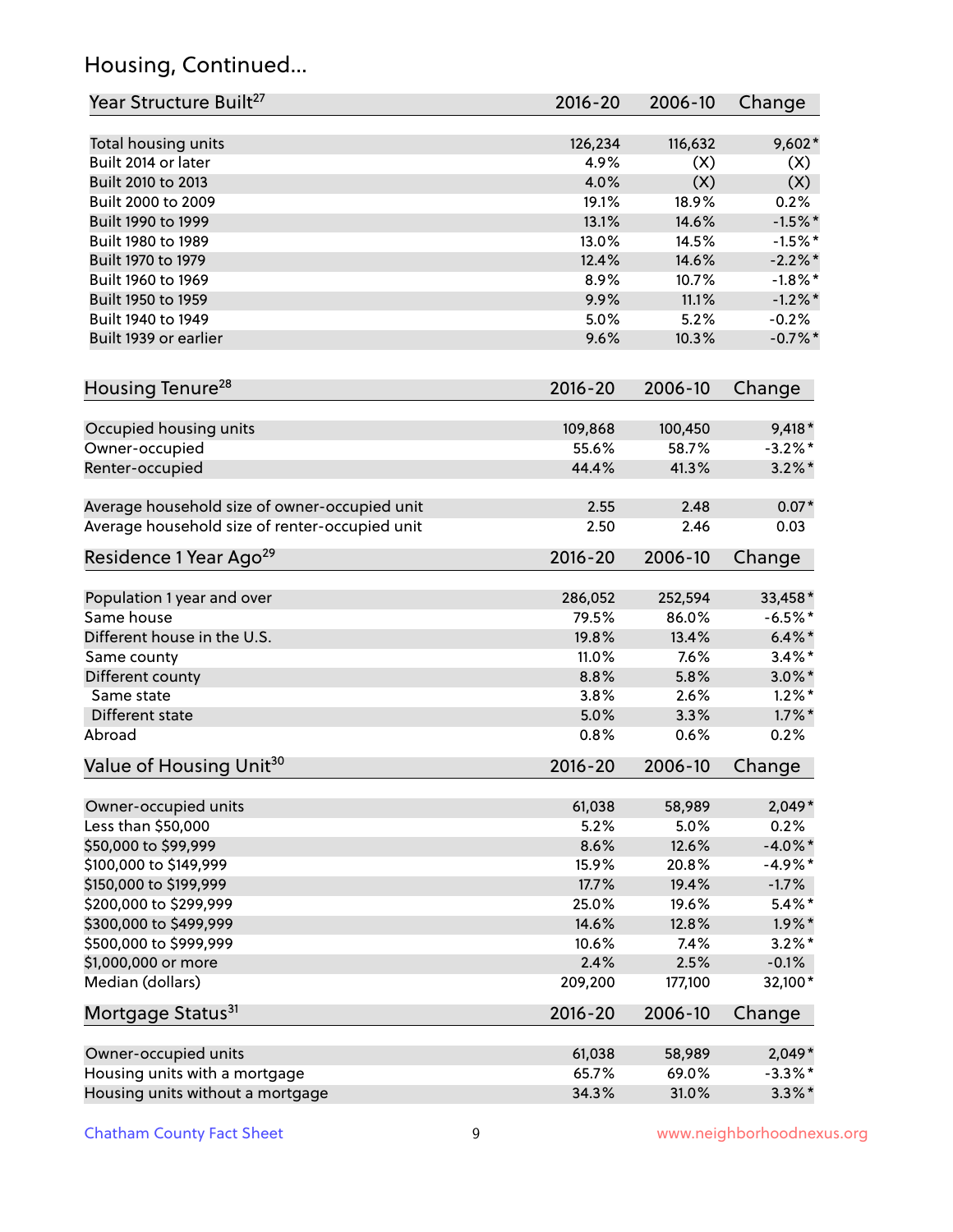### Housing, Continued...

| Selected Monthly Owner Costs <sup>32</sup>                                            | 2016-20 | 2006-10 | Change     |
|---------------------------------------------------------------------------------------|---------|---------|------------|
| Housing units with a mortgage                                                         | 40,093  | 40,690  | $-597$     |
| Less than \$300                                                                       | 0.2%    | 0.3%    | $-0.1%$    |
| \$300 to \$499                                                                        | 0.6%    | 1.4%    | $-0.9\%$ * |
| \$500 to \$999                                                                        | 15.7%   | 20.1%   | $-4.4\%$ * |
| \$1,000 to \$1,499                                                                    | 31.9%   | 38.4%   | $-6.4\%$ * |
| \$1,500 to \$1,999                                                                    | 23.9%   | 18.4%   | $5.5\%$ *  |
| \$2,000 to \$2,999                                                                    | 19.5%   | 14.8%   | 4.7%*      |
| \$3,000 or more                                                                       | 8.3%    | 6.6%    | $1.7\%$ *  |
| Median (dollars)                                                                      | 1,530   | 1,349   | $181*$     |
| Housing units without a mortgage                                                      | 20,945  | 18,299  | 2,646*     |
| Less than \$150                                                                       | 1.7%    | 3.3%    | $-1.5%$ *  |
| \$150 to \$249                                                                        | 6.1%    | 11.6%   | $-5.4\%$ * |
| \$250 to \$349                                                                        | 12.9%   | 20.2%   | $-7.3%$ *  |
| \$350 to \$499                                                                        | 28.9%   | 27.9%   | $1.0\%$    |
| \$500 to \$699                                                                        | 25.7%   | 20.7%   | $5.1\%$ *  |
| \$700 or more                                                                         | 24.5%   | 16.3%   | $8.2\%$ *  |
| Median (dollars)                                                                      | 503     | 428     | $75*$      |
| Selected Monthly Owner Costs as a Percentage of<br>Household Income <sup>33</sup>     |         |         | Change     |
| Housing units with a mortgage (excluding units where<br>SMOCAPI cannot be computed)   | 40,004  | 40,532  | $-528$     |
| Less than 20.0 percent                                                                | 43.4%   | 32.9%   | 10.5%*     |
| 20.0 to 24.9 percent                                                                  | 16.5%   | 16.6%   | $-0.1%$    |
| 25.0 to 29.9 percent                                                                  | 10.0%   | 11.0%   | $-1.0%$    |
| 30.0 to 34.9 percent                                                                  | 6.7%    | 8.7%    | $-2.0\%$ * |
| 35.0 percent or more                                                                  | 23.4%   | 30.8%   | $-7.4\%$ * |
| Not computed                                                                          | 89      | 158     | $-69$      |
| Housing unit without a mortgage (excluding units where<br>SMOCAPI cannot be computed) | 20,605  | 18,092  | $2,513*$   |
| Less than 10.0 percent                                                                | 44.1%   | 40.5%   | $3.6\%$ *  |
| 10.0 to 14.9 percent                                                                  | 21.7%   | 21.2%   | 0.5%       |
| 15.0 to 19.9 percent                                                                  | 13.1%   | 12.1%   | 1.0%       |
| 20.0 to 24.9 percent                                                                  | 6.6%    | 6.5%    | 0.1%       |
| 25.0 to 29.9 percent                                                                  | 3.6%    | 5.2%    | $-1.6\%$ * |
| 30.0 to 34.9 percent                                                                  | 2.5%    | 3.1%    | $-0.5%$    |
| 35.0 percent or more                                                                  | 8.5%    | 11.4%   | $-3.0\%$ * |
| Not computed                                                                          | 340     | 207     | $133*$     |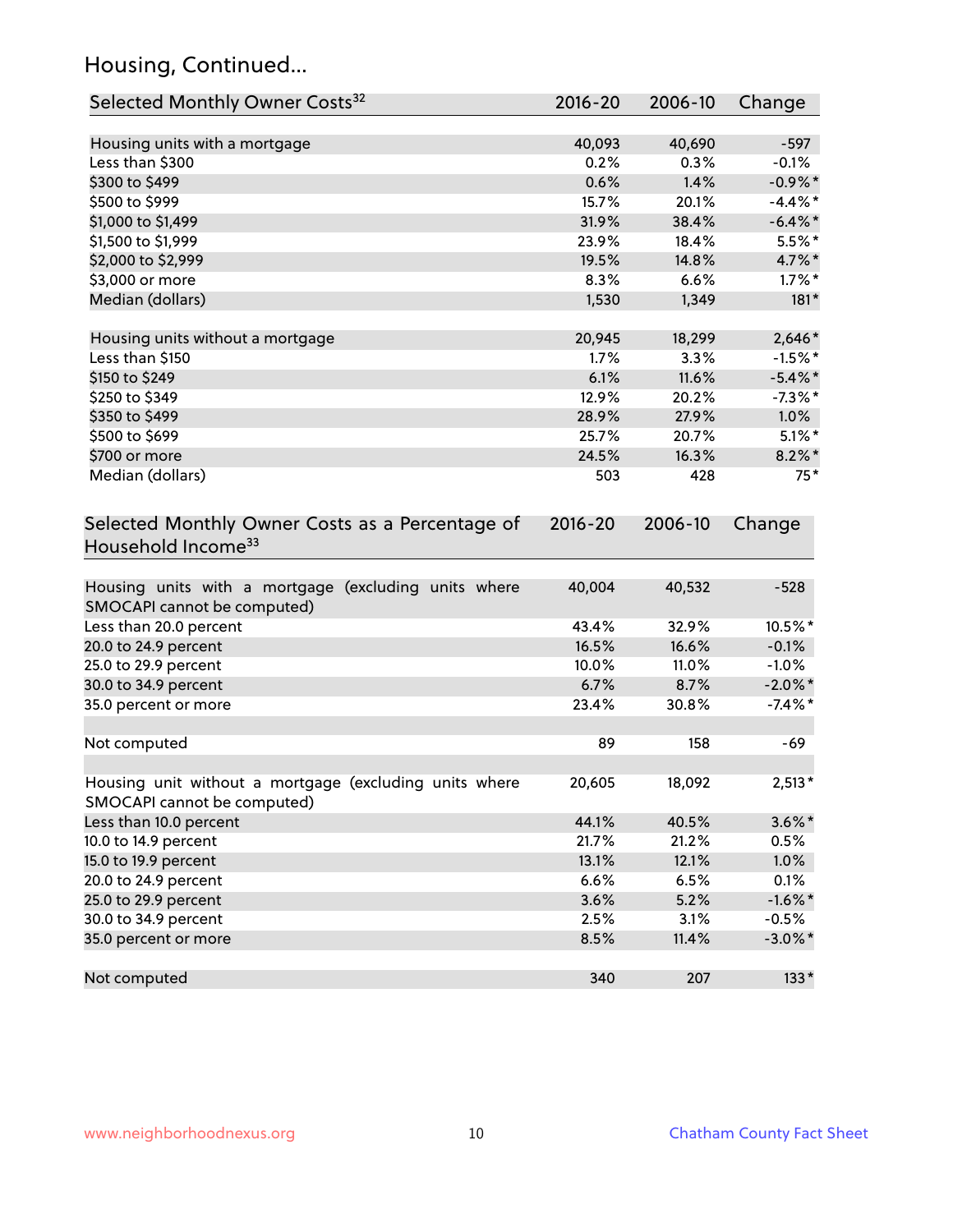### Housing, Continued...

| Gross Rent <sup>34</sup>                                                       | $2016 - 20$ | 2006-10 | Change               |
|--------------------------------------------------------------------------------|-------------|---------|----------------------|
|                                                                                |             |         |                      |
| Occupied units paying rent                                                     | 46,402      | 39,375  | $7,027*$             |
| Less than \$200                                                                | 0.6%        | 1.9%    | $-1.3\%$ *           |
| \$200 to \$499                                                                 | 6.4%        | 8.3%    | $-1.9%$ *            |
| \$500 to \$749                                                                 | 9.6%        | 23.6%   | $-14.0\%$ *          |
| \$750 to \$999                                                                 | 20.6%       | 35.1%   | $-14.5%$ *           |
| \$1,000 to \$1,499                                                             | 46.3%       | 25.5%   | 20.8%*               |
| \$1,500 to \$1,999                                                             | 13.2%       | 3.9%    | $9.3\%$ *            |
| \$2,000 or more                                                                | 3.2%        | 1.6%    | $1.6\%$ *            |
| Median (dollars)                                                               | 1,115       | 863     | $252*$               |
| No rent paid                                                                   | 2,428       | 2,086   | 342                  |
| Gross Rent as a Percentage of Household Income <sup>35</sup>                   | $2016 - 20$ | 2006-10 | Change               |
|                                                                                |             |         |                      |
| Occupied units paying rent (excluding units where GRAPI<br>cannot be computed) | 45,038      | 38,098  | $6,940*$             |
| Less than 15.0 percent                                                         | 13.5%       | 9.3%    | $4.2\%$ *            |
| 15.0 to 19.9 percent                                                           | 12.3%       | 11.0%   | 1.3%                 |
| 20.0 to 24.9 percent                                                           | 12.2%       | 12.1%   | 0.2%                 |
| 25.0 to 29.9 percent                                                           | 13.1%       | 11.0%   | $2.2\%$ <sup>*</sup> |
| 30.0 to 34.9 percent                                                           | 8.3%        | 10.0%   | $-1.6\%$             |
| 35.0 percent or more                                                           | 40.6%       | 46.7%   | $-6.1\%$ *           |
| Not computed                                                                   | 3,792       | 3,363   | 429                  |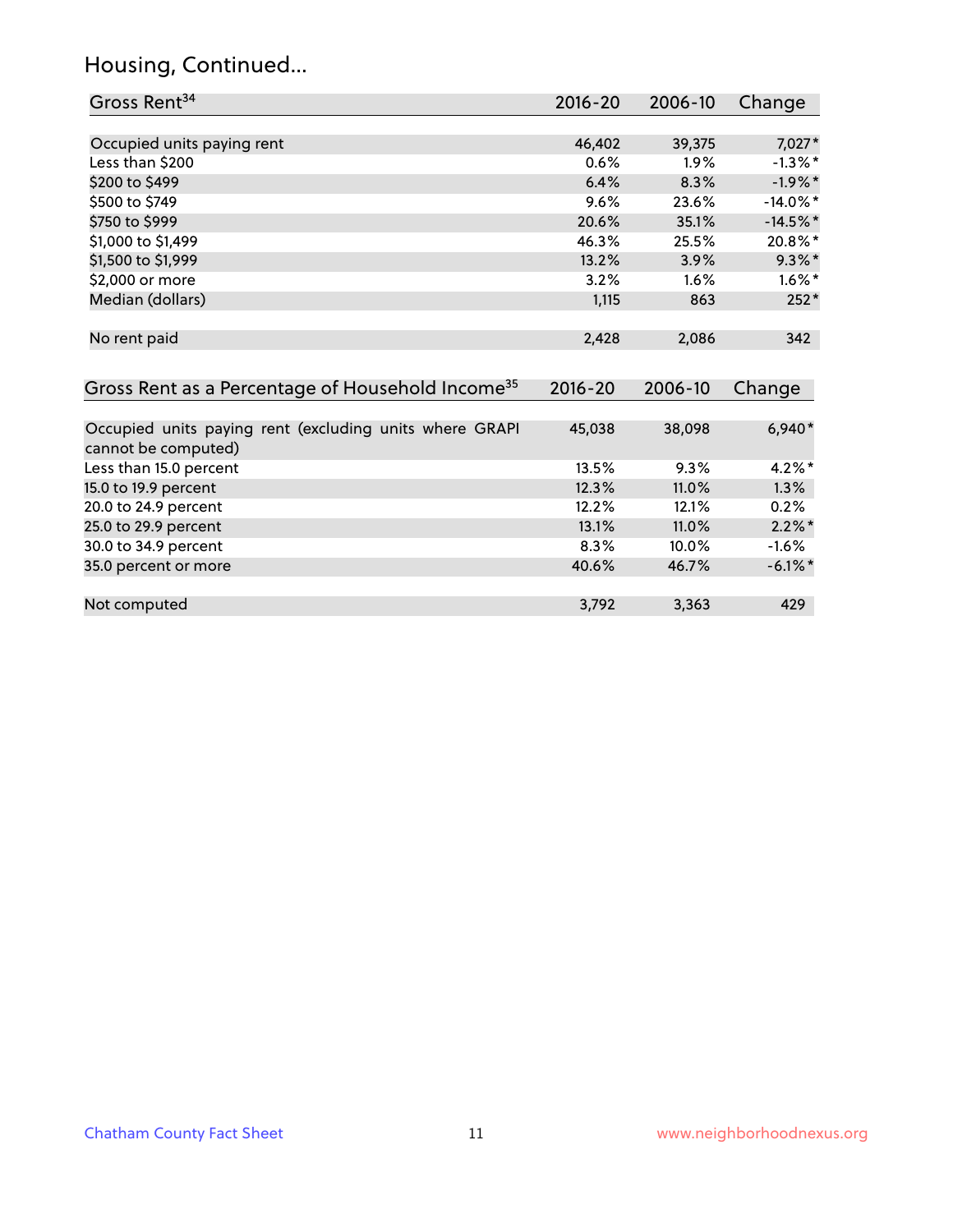### Community Involvement

| Voter Registration and Turnout <sup>36</sup> | 2020    |
|----------------------------------------------|---------|
|                                              |         |
| Active registered voters                     | 202.718 |
| Number voted in Presidential election        | 133,253 |
| Percent voted in Presidential election       | 65.7%   |

#### Transportation

| Commuting to Work <sup>37</sup>           | 2016-20 | 2006-10 | Change               |
|-------------------------------------------|---------|---------|----------------------|
|                                           |         |         |                      |
| Workers 16 years and over                 | 138,553 | 116,442 | 22,111*              |
| Car, truck, or van - drove alone          | 76.8%   | 79.7%   | $-3.0\%$ *           |
| Car, truck, or van - carpooled            | 9.6%    | 10.8%   | $-1.2%$              |
| Public transportation (excluding taxicab) | 2.2%    | 2.6%    | $-0.4%$              |
| Walked                                    | 2.8%    | 2.3%    | 0.5%                 |
| Other means                               | 2.5%    | 1.4%    | $1.1\%$ <sup>*</sup> |
| Worked at home                            | 6.1%    | 3.2%    | $3.0\%$ *            |
| Mean travel time to work (minutes)        | 22.4    | 20.7    | $1.7*$               |
| Vehicles Available <sup>38</sup>          | 2016-20 | 2006-10 | Change               |
| Occupied housing units                    | 109,868 | 100,450 | $9,418*$             |
| No vehicles available                     | 7.7%    | 8.6%    | $-0.9\%$ *           |
| 1 vehicle available                       | 36.4%   | 38.7%   | $-2.3\%*$            |
| 2 vehicles available                      | 38.2%   | 38.7%   | $-0.5%$              |
| 3 or more vehicles available              | 17.7%   | 14.0%   | $3.7\%$ <sup>*</sup> |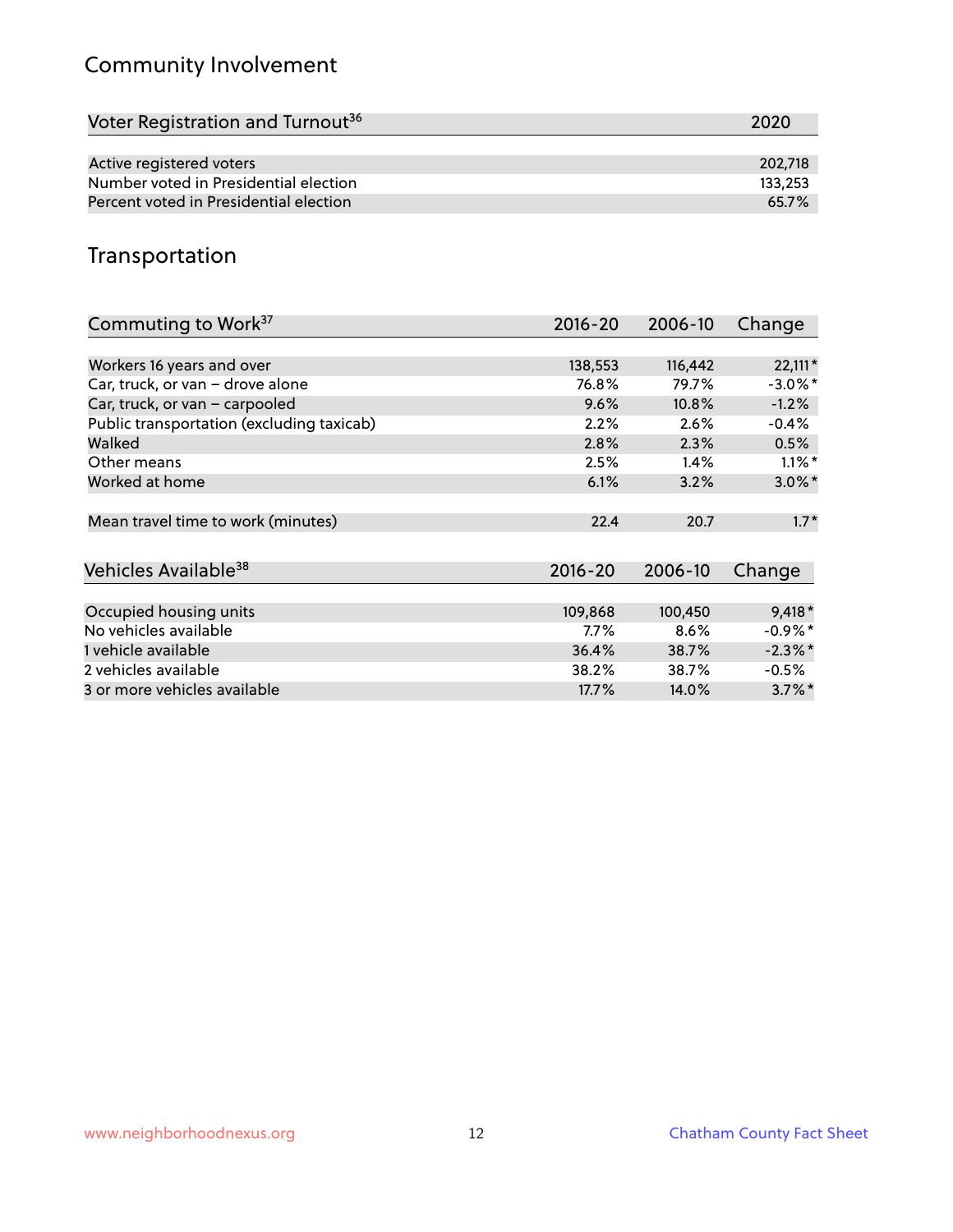#### Health

| Health Insurance coverage <sup>39</sup> | 2016-20 |
|-----------------------------------------|---------|
|-----------------------------------------|---------|

| Civilian Noninstitutionalized Population                | 281,648 |
|---------------------------------------------------------|---------|
| With health insurance coverage                          | 86.0%   |
| With private health insurance coverage                  | 65.0%   |
| With public health coverage                             | 32.6%   |
| No health insurance coverage                            | 14.0%   |
| Civilian Noninstitutionalized Population Under 19 years | 66,232  |
| No health insurance coverage                            | 6.5%    |
| Civilian Noninstitutionalized Population 19 to 64 years | 171,814 |
| In labor force:                                         | 136,813 |
| Employed:                                               | 127,417 |
| With health insurance coverage                          | 81.2%   |
| With private health insurance coverage                  | 41.2%   |
| With public coverage                                    | 6.8%    |
| No health insurance coverage                            | 18.8%   |
| Unemployed:                                             | 9,396   |
| With health insurance coverage                          | 58.3%   |
| With private health insurance coverage                  | 41.2%   |
| With public coverage                                    | 22.8%   |
| No health insurance coverage                            | 41.7%   |
| Not in labor force:                                     | 35,001  |
| With health insurance coverage                          | 80.9%   |
| With private health insurance coverage                  | 56.2%   |
| With public coverage                                    | 32.5%   |
| No health insurance coverage                            | 19.1%   |

# **Health Factors Most Recent**

| Premature Death (YPLL before age 75 per 100,000 population, age-adjusted) <sup>40</sup> | 8.514.9 |
|-----------------------------------------------------------------------------------------|---------|
| Average number of Physically Unhealthy Days <sup>41</sup>                               | 4.2     |
| Average number of Mentally Unhealthy Days <sup>42</sup>                                 | 5.0     |
| Low Birthweight Births <sup>43</sup>                                                    | 10.5%   |
| Diabetes Prevalence <sup>44</sup>                                                       | 12.0%   |
| HIV Prevalence (per 100,000 population) <sup>45</sup>                                   | 722.2   |
| Rate, Deduplicated ER Visits for Asthma, Ages 0-17 <sup>46</sup>                        | 1.058.3 |